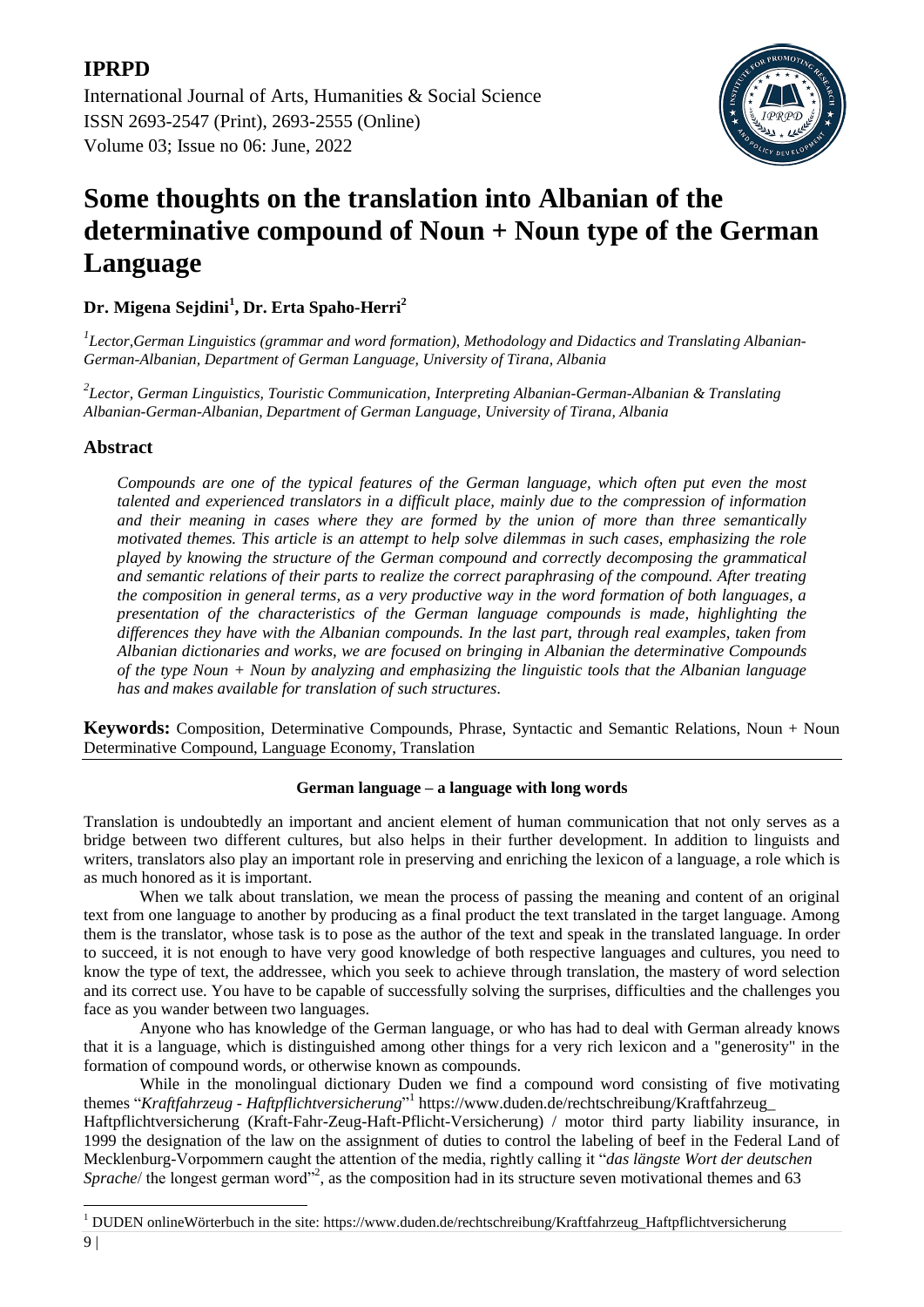letters "*Rindfleischetikettierungsüberwachungsaufgabenübertragungsgesetz"*. This ability of German to create compound words with more than two word-formation themes, on the one hand is seen as an advantage over other languages, but on the other hand attention is paid to the care to be shown with the formation of the compounds, so that this advantage does not turn into a linguistic problem or obstacle (Villiger, 1970: 39). Such words can put everyone in a difficult place, especially the translator, who must understand and decipher properly the grammatical and semantic relations of the constituent parts of the composition, in order to deliver a translation that is as accomplished as possible.

Compounds are generally products in analytical languages, which as the main feature of word connection have the embedded order of words, such as English under the Indo-European languages. Given that the inflectional morphemes in these languages are absent, the embedded order is the sole way of expressing the sematic relations. Although the German language has a more developed inflection system, the above examples clearly speak to its ability to form Compounds, even from some motivated topics. This is also due to the fact that German is also characterized by an embedded sequence of words, such as the location of the main part of the noun phrase, which is preceded by the defining part. (*die fremde Sprache / the foreign language*). This is how Erben (Erben, 2006: 140- 141) explains the existence of compound words since the Old High German texts (*Althochdeutsch*). According to him, during the development of language, the relationship between the formation of syntactic clusters and word formation has developed in favor of the latter, giving priority to the formation of complex words. This tendency of the German language to replace syntactic syllables (*Univerbierung*) "*durch ein einziges Wort mit komprimierter Bedeutung* / with a single word, which expresses the meaning of the whole syntagm, according to the principle of monosyllabic", is found since the beginning of the New High German (*Frühneuhochdeutsch*) (Polenz, 2000: 193). Comparative historical linguistics has concluded that compound words have their source in phrases, which over time undergo grammatical, phonetic and semantic changes. Word-forming themes during the process of merging into a single word, overthrow the formal elements of their paradigm such as *breg deti → bregdet (seashore)*. The fall of these morphemes also neutralizes the grammatical relations between the parts of the phrase, which are formally expressed through them, finally creating the compound word and distinguishing it from the phrase, to which it has its source. But the closed structure alone is not enough to make it a compound word and to distinguish it from the phrase. Of course, it is also the holistic meaning they carry, as well as the fact that they express a single concept and that the semantic relations of the parts are more general. A compound word when created is not constructed to express the relationship between its two parts as is the case with the plural parts. Both wordformation themes, when combined in a composition, lose or blur the internal syntactic relations of the phrase from which they have emerged, to some extent even the semantic ones, thus naming a new concept. This is especially the case with lexicalized compounds. Even grammatically the compound word behaves like a single word. Thus in the case of the word *marrëdhënie (relationship)* its meaning is not only to receive (*marrje*) and give (*dhënie*), but to receive and give reciprocally. While in German the phrase "*junge Frau* / grua e re / young woman" comes from the word " *Jungfrau* / virgjëreshë / virgin", it no longer motivates the meaning of this compound word. But this does not happen with all compounds. Especially in German there are many Compounds which are random formations and to decompose the meaning and the relations that their parts create with each other the context plays a crucial role. Such cases are especially important to be understood, deciphered and paraphrased correctly by the translator. This requires in-depth knowledge regarding the formation and operation of compounds.

# **Composition and types of compounds**

German and Albanian languages are characterized by a rich word-formation system, where in both languages derivation and composition are the two most productive ways, which directly help to expand and enrich the lexicon with new words according to the needs of these languages. Both of these languages recognize the existence of compound words from their earliest stages. Since written Albanian was first documented in full writing only in 1555, with the Meshari of Gjon Buzuku, attempts to shed light on the existence of compounds before this period are made by referring to onomastics and especially toponomastics. Regarding the word formation issues of this historical period, we find that:

"… *shqipja mesjetare kishte një sistem fjalëformimi të gjerë, që i lejonte një pasurim të shumanshëm, në të gjitha fushat ku ajo mund ta ndiente nevojën e shprehjes së përditshme dhe të shprehjes letrare.*" (Shuteriqi, 1983: 209)

*"...medieval Albanian had an extensive word-formation system, which allowed a multifaceted enrichment, in all areas where it could feel the need for everyday expression and literary expression." (Shuteriqi, 1983: 209)*

As far as the German language is concerned, it is noticed that in the earliest grammars of New High German (*Neuhochdeutsch*) simple words are distinguished from compound words as well as primary words (Erben,

1

<sup>&</sup>lt;sup>2</sup> "tagesschau" ARD: <https://www.tagesschau.de/schlusslicht/rekordbandwurmwort100.html>

<sup>10</sup> | Translation of determinative compound of Noun / Noun type German Language into Albanian: Dr. Migena Sejdini et al.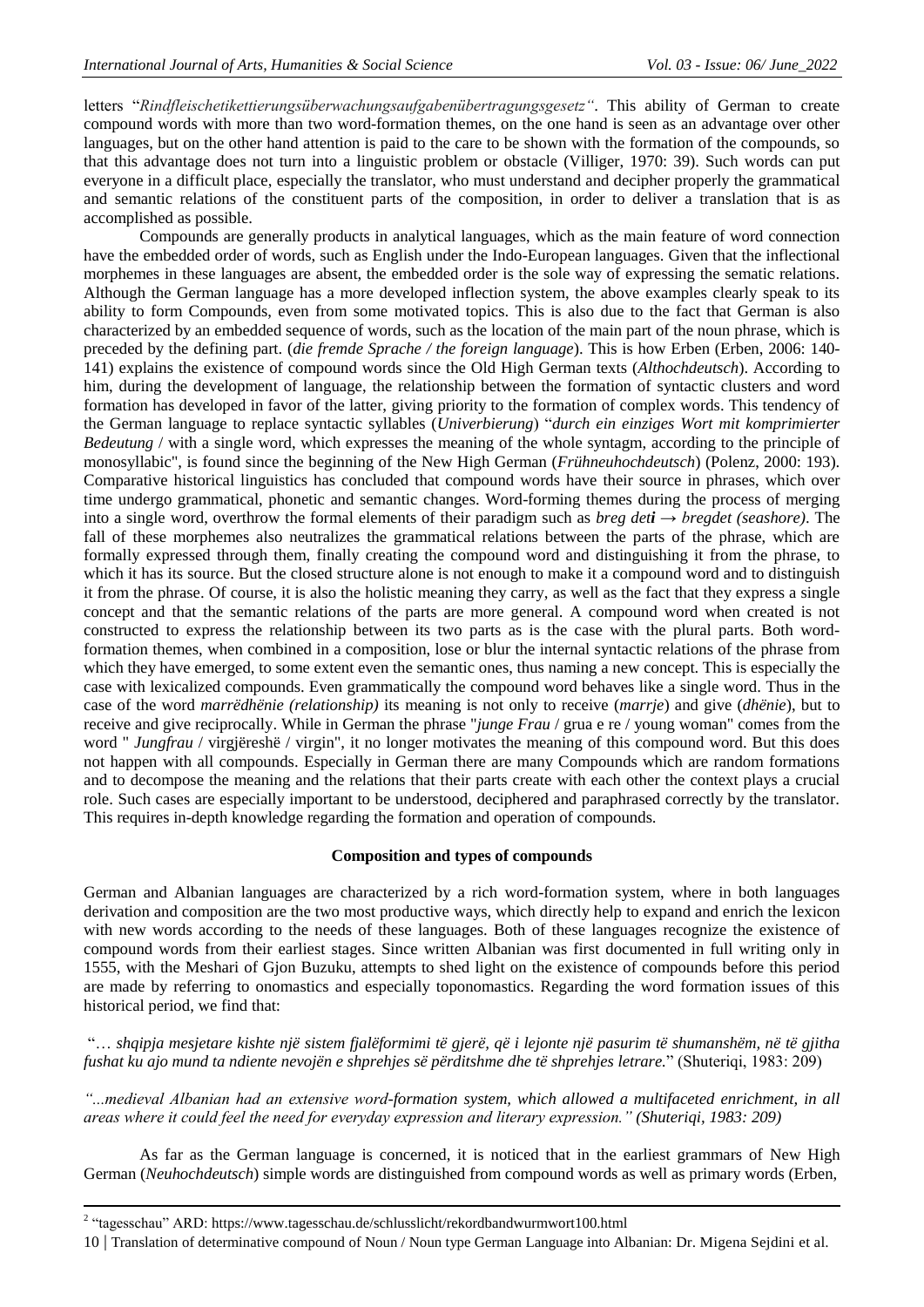1975: 9). From the studies carried out in the diachronic aspect to highlight the linguistic rules, on the basis of which the compound words of Indo-European languages were formed, it has become clear that they have their origin in previous syntactic constructions that were not compounds. Over the centuries, new creations have been formed by analogy with existing models, significantly increasing the category of compound words in both languages.

Linguists who have dealt with the study and analysis of Compounds have defined compound words in their own way, emphasizing more the aspect on the basis of which they have based their analysis. In the Grammar of the Albanian Language, volume I, published by the Academy of Sciences, the composition is defined as follows (Agalliu et al. 2002: 70):

" *... Kompozimi është një mënyrë fjalëformimi me anë të së cilës krijohen fjalë të reja që kanë në përbërjen e tyre dy a më shumë tema motivuese; njëra nga këto (tema mbështetëse, qëështë zakonisht e dyta) e formëson gramatikisht gjithë kompozitën, ndërsa tema tjetër (ose temat e tjera, kur janë më shumë se një) është e asnjanësuar nga pikëpamja e kuptimeve të saj gramatikore ..*."

*"...Composition is a way of word formation by which new words are created that have in their composition two or more motivating themes; one of these (supporting theme, which is usually the second) grammatically shapes the whole composition, while the other theme (or other themes, when there is more than one) is neutral in terms of its grammatical meanings..."*

The German linguists Römer and Matzke define composition in a similar but more concise way, who in their work on the lexicology of the German language see composition as "... *eine Wortbildungsart, bei der durch die Verbindung von mehreren, mindestens aber zwei Basismorphemen oder Stämmen ein neues Wort (Kompositum) entsteht." /* a way of word formation, by which a new word (compound) is formed by the union of at least two or even more basic morphemes or roots (Römer & Matzke, 2005: 71).

Semantically motivated themes that come together to form the compound word are placed in certain syntactic relationships between them. The classification of compounds into copulative compounds and determinative compounds is done based on these ratios.

The parts of these compounds being equivalent can be paraphrased in a compound sentence with the conjunction *und/and* as is the case of the words *taubblind* = *taub und blind zugleich* / deaf and blind at the same time, *ngarkim-shkarkim* = *ngarkim dhe shkarkim* (loading and unloading), *teknikoshkencor* = *teknik dhe shkencor (technical and scientific)*. However, it should be noted that this applies mainly to hairy adjectives, as in many cases we are dealing with the creation of a new concept, the paraphrasing of which would require more than just a phrase with the conjunction *dhe (and)*, as is e.g. the case of the word *Südost* / *juglindje / SouthEast* with which it is not named south and east, but a new direction of the horizon located between south and east and defined precisely by the connection between them. The parts of the copulative compounds are words of the same part of the lecture. In both languages the number of copulative compounds reflected in the respective dictionaries occupies a negligible place compared to the number of determinative compounds. It is also noticed that in both, German and Albanian, we find these compounds mostly in adjectives, a phenomenon which Naumann explains by the fact that it is easier to combine qualities and features than circumstances or objects (Lohde, 2006: 38).

The parts of determinative compounds / Determinativkomposita as they are known in German, are in subordinating relationship with each other and unlike copulative compounds, one of these parts defines the other part by specifying, concretizing or even narrowing it from the point of view of meaning. Before we move on to the peculiarities of the determinative Compounds of German and Albanian, which we consider to play a very important role in their accurate translation and will therefore be addressed in the following issue, we will dwell on some commonalities. Regardless of the number of themes that come together to create the composition, it is always made of two lexical parts. A compound can be divided into its constituent parts, but this division is always done on the basis of two-dimensional structure, as the compound has binary structure. Thus, words composed of three wordforming themes are two-part ed, of which one part is simple, while the other part of the composition is a compound word as occurs in the case of the Albanian compound *vajgursjellës* (vaj+gur – sjellës) (the system that brings kerosene) (or the German compound *Lebensmittelladen* (Leben(s)+Mittel - Laden). The semantic meaning of the whole compound is motivated by the meaning of its parts. Within the group of determinative compounds both languages recognize the so-called *kompozita pronësore / Possessivkomposita (possessive compounds)*, which are also known by the name *bahuvrihi* or *kompozita ekzocentrike (exocentric compounds)*, a name which they have received because the defined part does not name a certain class to include this part (Fleischer & Barz, 2007: 125), but something else, outside of the compound. This happens e.g. with the Albanian word "*gushkuq*" (a bird with red feathers on the neck) and the responsible "*Rotkehlchen*" in German, by which in the respective languages is not named the "red neck" of the bird, but the bird itself, which has the characteristic feature of red feathers on the neck. Property compounds in both languages mainly name other persons and living things

In both languages the defining compounds are mainly nouns and adjectives and much less verbs and adverbs. The reason is explained by Jung, who while dealing with word formation in his work "Grammatik der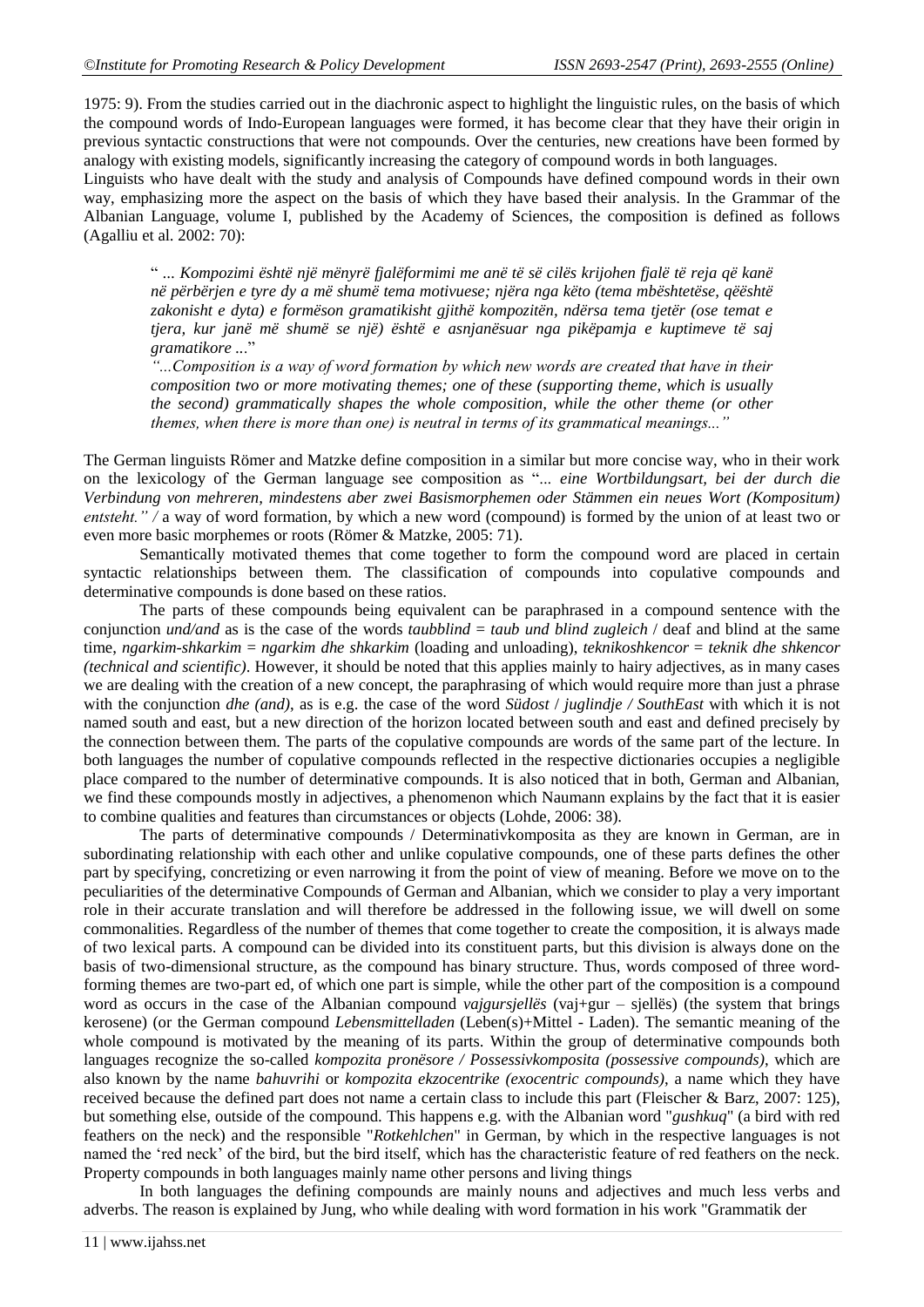deutschen Sprache" / Grammar of the German Language states the following:

"*Neure Forschungen schätzen den Wortbestand unserer Literatursprache auf ungefähr 500000 Wörter. Davon sind mehr als die Hälfte Substantive, etwa ein Viertel Verben, etwa ein Sechstel Adjektive und Adverbien. Dagegen gibt es insgesamt nur etwa zweihundert Präpositionen und Konjunktionen. Die Substabntive, Verben und Adjektive vermehren und verändern ihren Bestand ständing, Pronomen und Fügewörter bleiben in Form und Umfang nahezu konstant.* / New studies estimate that our literary language has about 500,000 words, of which more than half are nouns, about a quarter are verbs, nearly one sixth are adjectives and adverbs, and primary words and conjunctions together are about two hundred. Nouns, verbs and adjectives are constantly increasing and changing their number, pronouns and words with a connecting function remain almost constant in form and quantity (Jung, 1988: 369)."

Referring to the determinative compounds that are found in the respective dictionaries of both languages (Duden, 2001 and Toena 2002) the very high number of noun compounds stands out, where those of German language make up over 80% of the total number of compounds, while the noun compounds of Albanian language make up about 45%.

There is also a variety of word-formation topics from different parts of the lecture, which participate in the formation of Compounds of both languages starting from the noun and adjective to the pronoun and numeral. Another common one is related to the developed system of models for the formation of compound words that have created these two languages, the most productive of which, *the noun + noun* model has been selected to be treated in the following.

#### **Determinative noun compounds of the German language**

A feature of determinative compounds is the use of the two lexical parts. In the determinative compounds of the German language, the second part, or "*koka" / "Kopf"* of the compound is always the definite part of the compound, in German *Grundwort*, defining at the same time the lexical-grammatical category of the whole compound. It always stands to the right or bottom of the compound. While the other part, the first part in this case, is the defining part, German *Bestimmungswort*, which by defining the second part, specifies, concretizes or even narrows it from the point of view of meaning. The only exception is the noun composition *Vierteljahr*/quarter year = *Viertel eines Jahres* as it is the second part that defines the first. Thus, in the word *Wanduhr/* wall clock is the word wall / *Wand* which defines the type of clock / *Uhr* and distinguishes it from other clocks. This is also one of the main differences between the defining Compounds of the German language and those of the Albanian language, as in the Albanian language in the role of the defining part can be also the part to the right of the compound, i.e. the second part, such as in the case of the compound *ditëlindje (birthday)*. The second part, defining the first one, distinguishes it from ordinary days.

Since the second part is also defining of the lexical grammatical category of the composition, all noun defining compounds have the second part expressed by name, while the first part, in addition to the noun, can also be expressed as an adjective as in the case of the composition *Fremdsprache* / foreign language, as an verb such as *Warteraum* / lounge, as an preposition as in the case of the compound Fürwort / pronoun, as an adverb, *Jetztzeit* / present, as a numeral as in the case of *Dreieck* / triangle or even as a pronoun like *Ichsucht* / selfishness.

Also a feature of German-language compounds is the ingrained order of their parts, the change of which would have consequences for the compound, either by undoing it or creating a new compound as in the following case:

*Musikfilm* = Film mit vielen musikalischen Darbietungen (Duden-Wörterbuch)

Musikfilm / musical movie, as the first part music determines the type of film by giving a characteristic or quality of it

*Filmmusik* = speziell für einen bestimmten Film komponierte Musik (Duden-Wörterbuch)

*Filmmusik / movie music, as it is now the film that determines the type of the music* 

Another characteristic of German language compounds is the connecting element (*Fugenelement*). According to Duden (Duden, 1998: 494), most German language Compounds contain only the defining part and the definite part. Nearly a third of them, about 30% realize the union of word-forming topics with the participation of a connecting element, which has no semantic or grammatical meaning. In some cases, these elements resemble with the endings of inflection, but even though they have their origin precisely of them, in the synchronous plane they have nothing to do with such endings. In some cases, these elements resemble, with the endings of inflection, but although they originate exactly from them, in the synchronous plane they have nothing to do with them.

12 | Translation of determinative compound of Noun / Noun type German Language into Albanian: Dr. Migena Sejdini et al.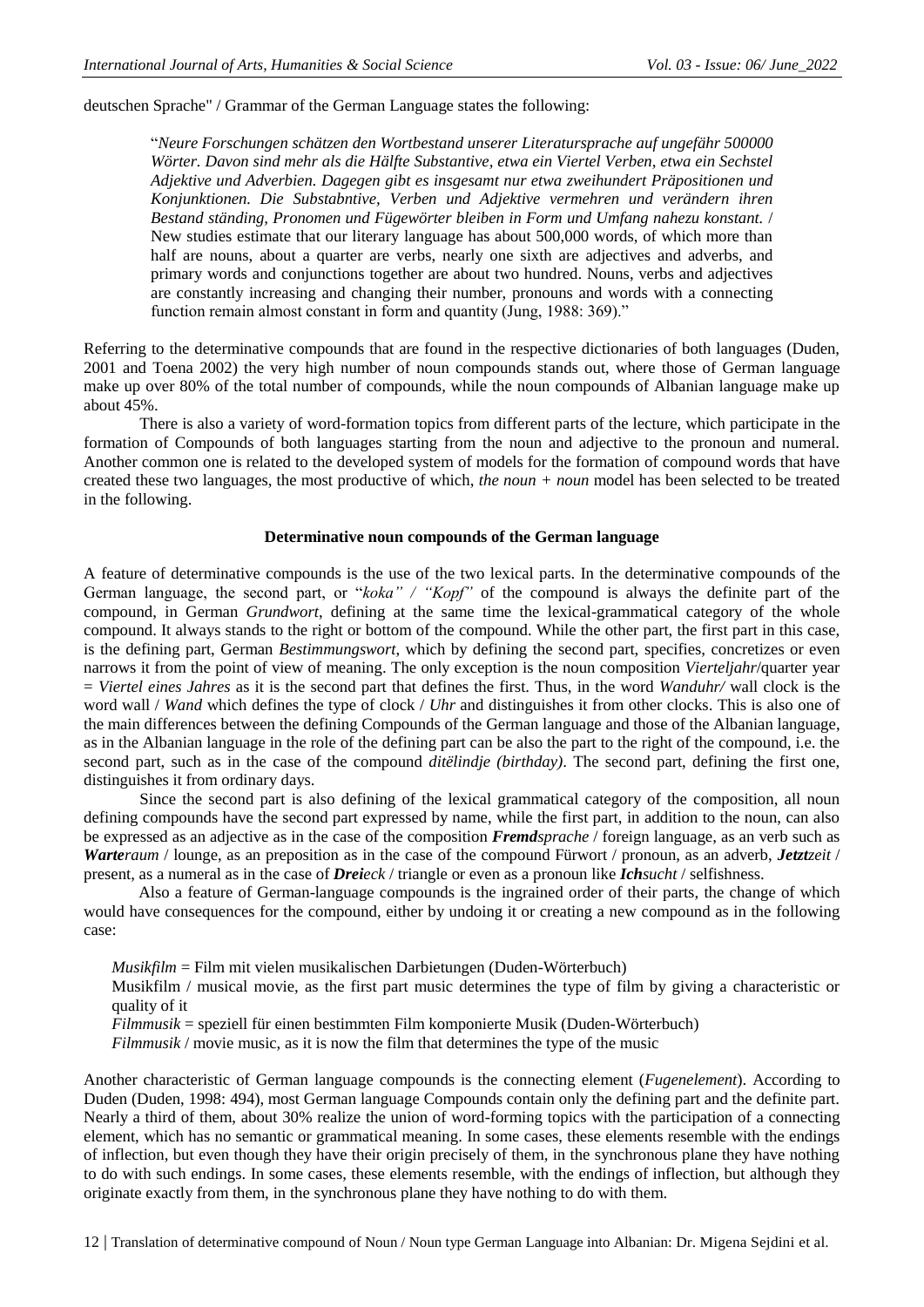*Kinderbuch* / libër për fëmijë (children's book), *Sonnenuntergang* / perëndimi i dellit (sunset), *Universitätsgebäude*/ ndërtesa e universitetit (the University building)

Sometimes the connecting element turns into a distinguishing unit for two different Compounds formed by the same motivational themes such as:

*Geschichtenbuch* = Buch mit Geschichten / libër me histori (history book) *Geschichtsbuch* = Lehrbuch für das Schulfach Geschichte / libri i lëndës së historisë (history course book)

Even in such a case they do not carry semantic values, but merely distinctive meanings.

#### **Determinative compounds Noun + Noun and their translation into Albanian**

The type of determinative compounds Noun + Noun is even more productive within German language Compounds. Regarding the morphological structure of the constituent themes of this type of Compounds we find both expressed with primary words (*Notarzt* / mjek urgjence / emergency doctor), both expressed in derived words (*Informationsgespräch* / bisedë informuese / informative conversation), one of them a primary word and the other derived (*Ausgangspunkt* / pikënisje / starting point; *Windstärke* / fuqi e erës / wind power), the first part expressed by proper name (*Europameisterschaft*/ kampionat evropian / European Championship) as well as cases where one of the parts is expressed by an abbreviation (*LKW-Fahrer* = Lastkraftwagenfahrer / shofer kamioni / truck driver; *Dampflok* = Dampflokomotive / lokomotivë me avull / steam locomotive).

From the review and the analysis we have done of the compounds found in the Duden dictionary, we have concluded that over 80% of them are noun compounds and that more than 75% of these compounds belong to the type  $Noun + Noun$ .

In addition to the word-formation literature, the productivity of this type of compounds is evidenced by the fact that they are found much more often in all types of texts, starting from the literary ones and even more in administrative-legal or technical-scientific texts, as compounds give the opportunity to say a lot by expressing a little, based on the principle of language economics *(Prinzip der Univerbierung* = përmbledhja e një sintagme në një fjalë të vetme / principle of universality), which encouraged the creation and use of compounds. But such creations often put the translator in difficulty, who must know well the characteristics of the Compounds, if he wants to translate or interpret as accurately as possible the legal or technical term expressed in a German language composition or a random composition created by the author of a literary work. Thus, he should know that since the head of the defining compound is always the definite word and in an embedded order, then the Albanian translation of the defining compounds starts from this part, because it is the part that is defined by the other defining part.

German language Compounds of the type Noun + Noun come in Albanian through<sup>3</sup>:

#### **a) A simple (primary) word:**

*Grundfläche* – bazament (Floor area)

*Grundbuch* – kadastër (cadaster)

... dass womöglich selbst zu seinen *Lebzeiten* kaum ein Zeitgenosse so ganz auf dem Schirm hatte. – ... that perhaps even in his time few of his contemporaries had at their fingertips.

A compound: (in this case we are dealing with equivalent translations, as the word exists as a compound in both languages, making it possible for the translation to be as close as possible to the original and facilitating the work of the translator, especially when it comes to technical and legal translations)

*Gesichtspunkt* – këndvështrim (point of view) *Eisenbahn* – hekurudhë (railroad) *Vaterland* – atdhe (homeland) *Weltanschauung*– botëkuptim (worldview)

# **b) A derived word:** *Handschuh* – dorashkë, dorezë (gloves) *Handwerk* – mjeshtëri (mastery)

1

<sup>13</sup> | www.ijahss.net <sup>3</sup>All the examples presented are real translations, which are taken from: Langenscheidt Dictionary, Handwörterbuch Albanisch-Deutsch und Deutsch Albanisch; Winter Tale - Little ABC of Literary Translation / Ein Wintermärchen – Kleine Fibel der literarischen Übersetzung; Individual Constitutional Complaint - German Experience and Albanian Perspectives - Practical Manual / Die Verfassungsbeschwerde – Ein Handbuch für Praktikerinnen und Praktiker aus deutscher und albanischer Perspektive; 24 hours in the spider web / Du spinnst wohl! Eine außergewöhnliche Adventsgeschichte in 24 Kapiteln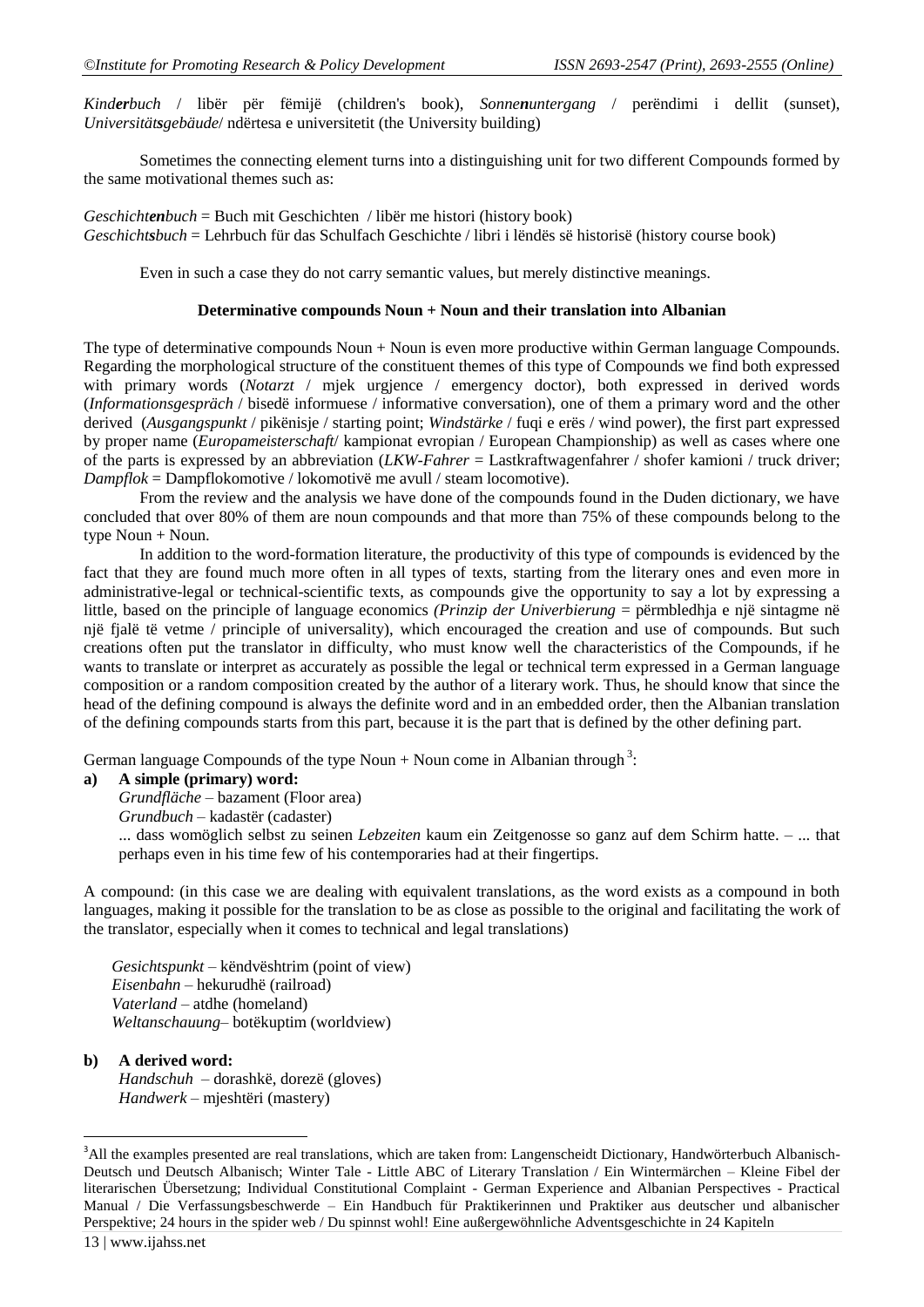# **c) A group of words:**

Noun + Adjective

In this type of phrase the adjective plays the role of determiner with adaptation and these determinants depending on their lexical meaning express different qualitative characteristics. *Verfassungsbeschwerde* – ankim kushtetues (constitutional appeal) *Bindungswirkung* – efekt detyrues (binding effect) *im Gesprächston* – me intonacion bisedor (with conversational intonation) *Literaturübersetzung* – përkthim letrar (literary translation) *Wortfeld* – fushë leksikore (lexical field)

i. Noun + Noun in definite genitive or in indefinite ablative and accusative with or without preposition. This is also the dominant model, which is commonly found not only in translations of compound words of this type in dictionaries and specialty language texts, but also in literary texts. This is explained by the fact that between the parts of the defining composition of the German language expressed by Noun + Noun, semantic relations are created from the most different, due to the semantic qualities that these parts have being nouns. Lohde (Lohde, 2006: 66-68) has attempted to derive basic models that express these relationships. In the Albanian language, the ability to determine has mostly the determiner and the determiner expressed with a noun in genitive or a noun in ablative and accusative with or without preposition are the most common types and express different semantic nuances (Çeliku etj., 2002: 222) such as belonging, quality, destination, object of action expressed by a verbal noun, place, time, material, composition, presence or absence, purpose, etc.

*Wassertemperatur*– temperatura e ujit (water temperature)

*Bedeutungsnuancen* – nuancat e kuptimit (nuances of meaning) *Zimmerdecke* – tavani i dhomës (room ceiling) *Glaskugeln* – topa qelqi (glass balls) *Tannenzweige* – degë bredhi (fir branches) *Inhaltsverzeichnis* – pasqyra e lëndës (contents) *Konfliktlösung* – zgjidhja e konfliktit (conflict resolution) *Handlungsfreiheit* – e drejta e veprimit (freedom of action) Menschenrechte – të drejtat e njeriut (human rights) *Steuererklärung* – deklarim taksash (tax declaration) *Wasserversorgung* – furnizim me ujë (water supply) Orangenkekse – biskota me portokall (orange biscuits) *Hünersuppe* – supë me lëng pule (chicken soup) *Papiertiger* – tigër prej letre (paper tiger) *Freiheitskämpfer* – luftëtari për liri (freedom fighter) *Asylrecht* – e drejta për azil (right of asylum)

ii. With extended phrase

Extended phrase translation of this type of compound is more common in specialty texts, especially legal language, when there is no equivalent term in the target language. In such a case the translator must possess good knowledge of the specific field and at the same time consult and read to understand well the term he will translate. Another case that requires translation with extended phrases is also random Compounds, especially when they consist of many motivating themes. Here is the opportunity to carefully analyze the context and at the same time make the proper paraphrasing of the composition.

*Verfahrensfähigkeit* – Zotësia juridike për të marrë pjesë në gjykim (Legal capacity to participate in the trial / process capability)

> *Zulässigkeitskriterien*– Kriteret për shqyrtimin paraprak (Criteria for preliminary review / eligibility criteria)

> *Menschenrechtsmündigkeit* – Zotësia juridike për të qenë bartës i të drejtave themelore (Legal capacity to be a holder of fundamental rights / majority concerning the human rights)

# **Conclusions**

The issue of word formation in general and composition in particular is a complex and well-addressed issue in the relevant literature in many respects, coming to the aid not only to researchers of this linguistic discipline, but also of translators, who are very much required to have in-depth knowledge in this field, of the very specifics of the word-formation of the German language. Both languages are rich with various models of Compounds, making it